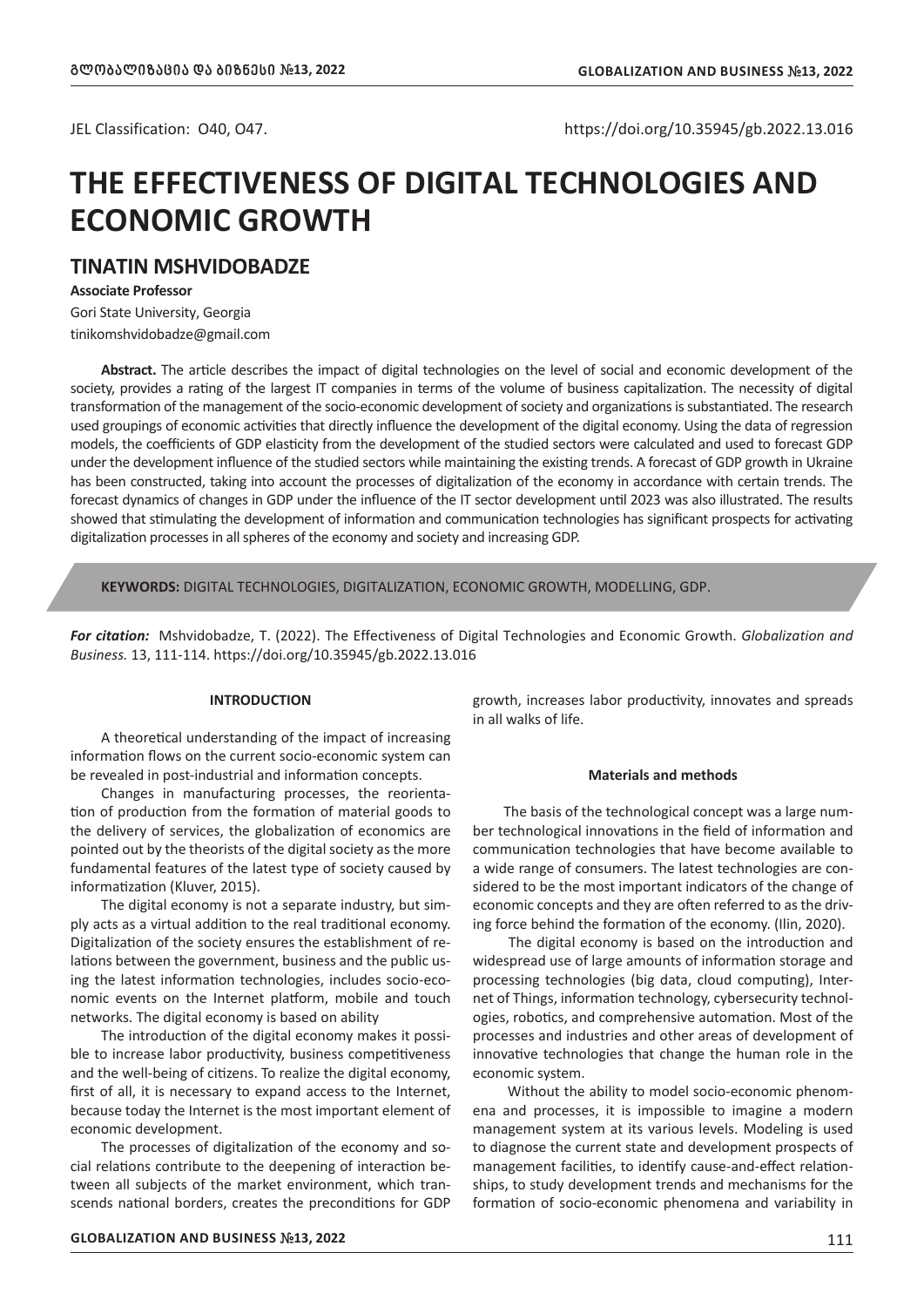$$
GDP_f^t = GDP_e^t + (K_c * T_c^t * GDP_e^t)
$$
 (1)

where  $\mathit{GDP}_f^t$  - forecast value of GDP in year t under the influence of sector development;

*formula 1.*

 $GDP<sup>t</sup>$ − extrapolation forecast value of GDP in period t;  $K_{-}$  – elasticity coefficient of GDP from the development of a particular IT sector;

 $T_c^t$  —  $\ f$ orecast growth rate of the sector in the year t, %.

processes, to identify areas for improvement life.

 Using the data of regression models to calculate the elasticity coefficients of GDP studied sectors that can be used to forecast GDP while maintaining trends under the influence of the development of the sectors studied.

GDP growth forecast under the influence of forecast growth (Yakubiv, 2015) of certain sectors of the digitalization of the economy implemented according to the formula 1.

In particular, according to a Chinese market study, in just one month of quarantine, e-commerce platforms reported more than 200% increase in demand for more food and more than 75% increase in demand for non-food products. Certain businesses that worked primarily with customer contact also increased their sales through established and improved internet platforms for this purpose. The most successful e-businesses whose online commerce volume has in-% creased in China during the quarantine period include: selling cars on electronic platforms, delivering ready-to-eat food and beverages.

Work, online learning services, online travel platforms, and also, the spread of COVID-19 have led to advances in artificial intelligence technology that helps brands improve customer data platforms and data capabilities with a combination of online and offline data. Besides, the spread of the coronavirus has accelerated the use of 5G to facilitate online shopping and has had an impact on the accelerated construcshopping and has had an impact on the accelerated construction of "smart cities". The online direction and the entertainment industry have been strengthened to retain customers. %

#### **Data collection**

According to Hlinenko and Daynovskyy, E-commerce also has many advantages in emergencies, the device of which can be quarantined in connection with the rapid spread of the coronavirus epidemic (Hlinenko and Daynovskyy, 2018).

According to studies conducted in China, the Ukrainian market may also be extrapolated, as the number of Internet users and related services has also increased significantly during the quarantine period in Ukraine (NVB. 2020).

Although Ukraine has not created a proper regulatory framework for the development of the IT sector the Impact of globalization processes as a response to new demands in the eport- market environment the information and telecommunications industry is evolving quite rapidly. This is confirmed by statistics, showing rapid growth ales volume of value-added services ed primarily with customer by enterprises working in the field of IT technologises. Table 1 shows the current trends in the main components of the uc- Ukrainian economy and society digitalization industry Classification of Economic Activities (CTEA) (State Statistics …, 2020).

> In 2015-2020, there is a rapid increase in sales of prodand services of enterprises. Working in the field of in-<br>d and ucts and services of enterprises. Working in the field of information and communication, as well as the share of the ns, sector in the GDP of Ukraine. The fastest growing (five times more than in the studied period) is the growth of IT products, in particular the development and introduction of software, consulting in the field of IT technologies and related activiof the ties. At the same time, share this type of activity in GDP increased by 3.5% during the study period, indicating a rather significant innovative shift.

In the development of the economy and society the IT sector currently employs almost 180,000 specialists and the number of employees is constantly growing. According to experts, the main factor in the development of the IT industry in Ukraine is a sufficient number of qualified specialists, state non-interference in the development of IT business and a favorable taxation mechanism that allows to develop IT in encies, the device of which small businesses and not pay extra profit tax.

| Types of economic<br>activities      | 2015    | 2016    | 2017    | 2018    | 2019     | 2020     | Growth<br>2020/2015 |
|--------------------------------------|---------|---------|---------|---------|----------|----------|---------------------|
| Telecommunications                   | 43833.3 | 45927.7 | 48639.7 | 52080.3 | 55775.3  | 64034.8  | 46.1                |
| Specific weight in GDP, %            | 3.0     | 2.9     | 2.4     | 2.2     | 1.9      | 1.8      | $-1.2$              |
| Computer programming                 | 21432.3 | 32007.4 | 52304.1 | 79149.2 | 107748.4 | 143163.5 | 568.0               |
| Specific weight in GDP, %            | 1.5     | 2.0     | 2.6     | 3.3     | 3.6      | 4.0      | 2.6                 |
| Provision of information<br>services | 7381.3  | 8581.7  | 12662.4 | 16753.7 | 23528.6  | 31668.9  | 329.0               |
| Specific weight in GDP, %            | 0.5     | 0.5     | 0.6     | 0.7     | 0.8      | 0.9      | 0.4                 |

*Table 1. Dynamics of production volumes of products (services) of the economy in Ukraine.*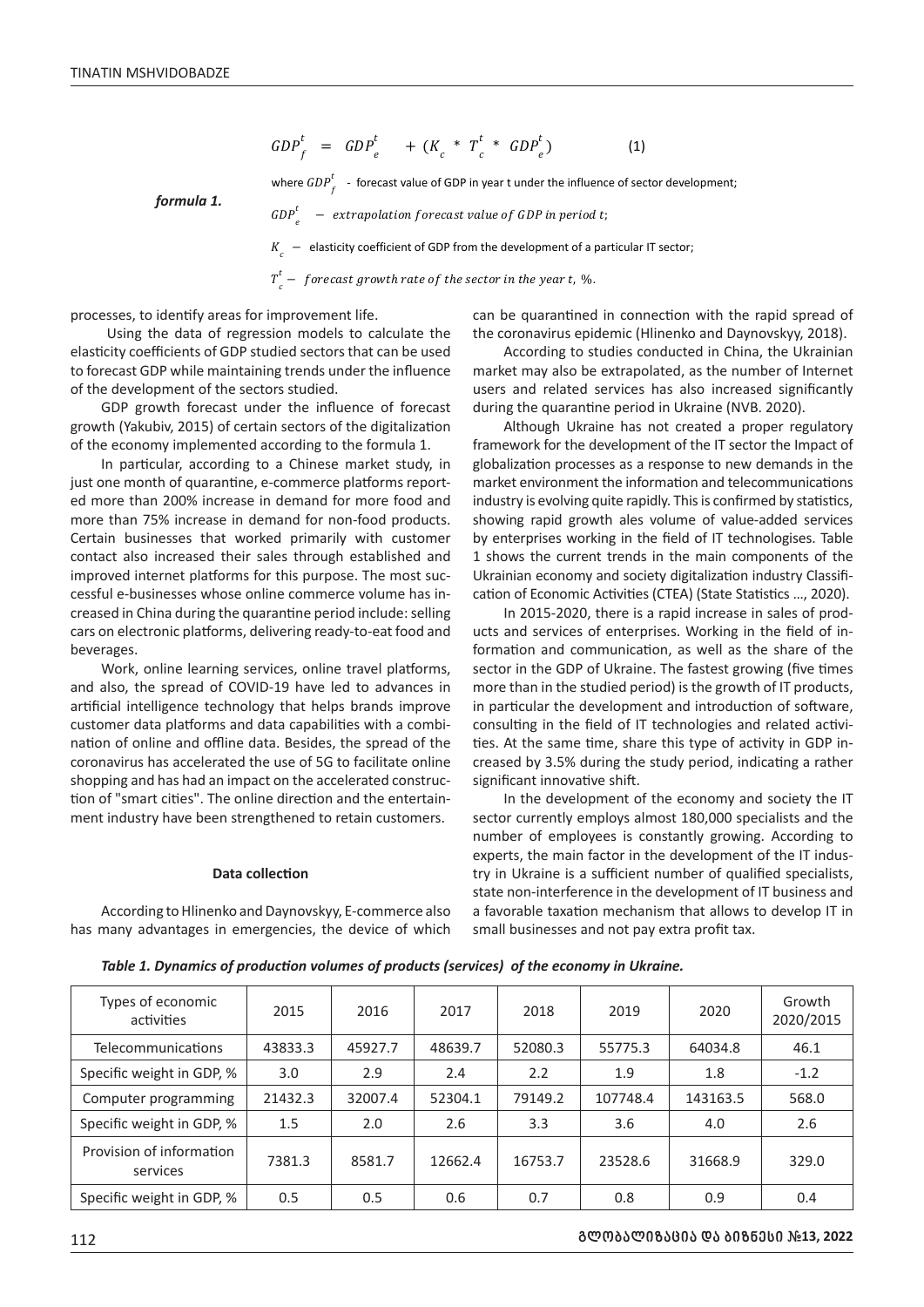| <b>Indicators</b>                                | 2021 | 2022 | 2023 | 2024 | 2025 | 2026 | 2027 | 2028 | 2029 | 2030 |
|--------------------------------------------------|------|------|------|------|------|------|------|------|------|------|
| Domestic market (ICT), USD billion               | 2.0  | 2.5  | 3.0  | 4.5  | 6.0  | 8.0  | 10.0 | 12.0 | 14.0 | 16.0 |
| GDP growth in terms of digital<br>transformation | 0.5  |      | 2.0  | 3.5  | 4.5  | 6.0  | 7.5  | 9.0  | 11.0 | 14.0 |
| Share of the digital economy in<br>total GDP, %  | 3%   | 5%   | 8%   | 11%  | 15%  | 20%  | 28%  | 40%  | 52%  | 65%  |

*Table 2 Forecast indicators of digital transformation of the economy and society in Ukraine:*

According to experts from the Institute for the Future of Ukraine, "Ukraine now has significant funding for the economy in the context of its technology consumption, ie the pace and scale of modernization of economic sectors and the field of life is much lower than its neighbors. Overall, according to the level of consumption of ICT products and services, one can make a conclusion about the level of modernization of the country and its level of productivity and efficiency, which means competitiveness. To achieve  $$ 1$  trillion in GDP by 2030, the level of consumption of ICT products will increase significantly in the coming years, primarily due to the implementation of large-scale national projects (Semjachkov, 2017).

Accoeding to Institute for the Future of Ukraine for digital transformation – "from priority sectors of the economy to areas of life such as medicine, education, transport, ecology, tourism, etc." (Ukrainian Institute for…, 2020).

Considering the impact of digital transformation of the economy on GDP in developed countries is also major IT development trends in Ukraine, the "Digital Agenda of Ukraine" experts have developed a forecast.

The possible development of the national economy and the digital transformation of society is shown in Table 2.

These forecasts are relative and can be implemented in the field of digitalization in the context of the formation and implementation of targeted state policies in the country, as well as the development of an effective mechanism for its implementation in all areas of management and economic activity.

Using Formula 1, GDP forecast values were calculated under the influence of information development trends.

#### **Results**

According to the results of forecasting the development of the information services sector using computer technologies, it was found that in the forecast period (2019-2023), in case of a 25% growth of this sector, GDP growth will be 47.3% forecast growth of 45.6%, excluding the impact of these sectors.

Consequently, while maintaining the constant influence of existing trends and external factors, increase the volume Information services using computer technology will be 25% by 2023, which, from 2022, will have a significant impact on GDP growth. This is primarily due to the intensification of information processes in all areas of production, management, market and social activities, of which the development of e-marketing and commerce is an essential part.

Calculations using Formula 1 show that by 2023, despite significant growth in the IT market.

Taking into account past trends, its impact on GDP is



#### *Fig. 1. Forecast of Ukraine's GDP growth under the influence of the IT sector development in accordance with certain trends.*

-Forecast GDP growth trend under the influence of IT services development, UAH million